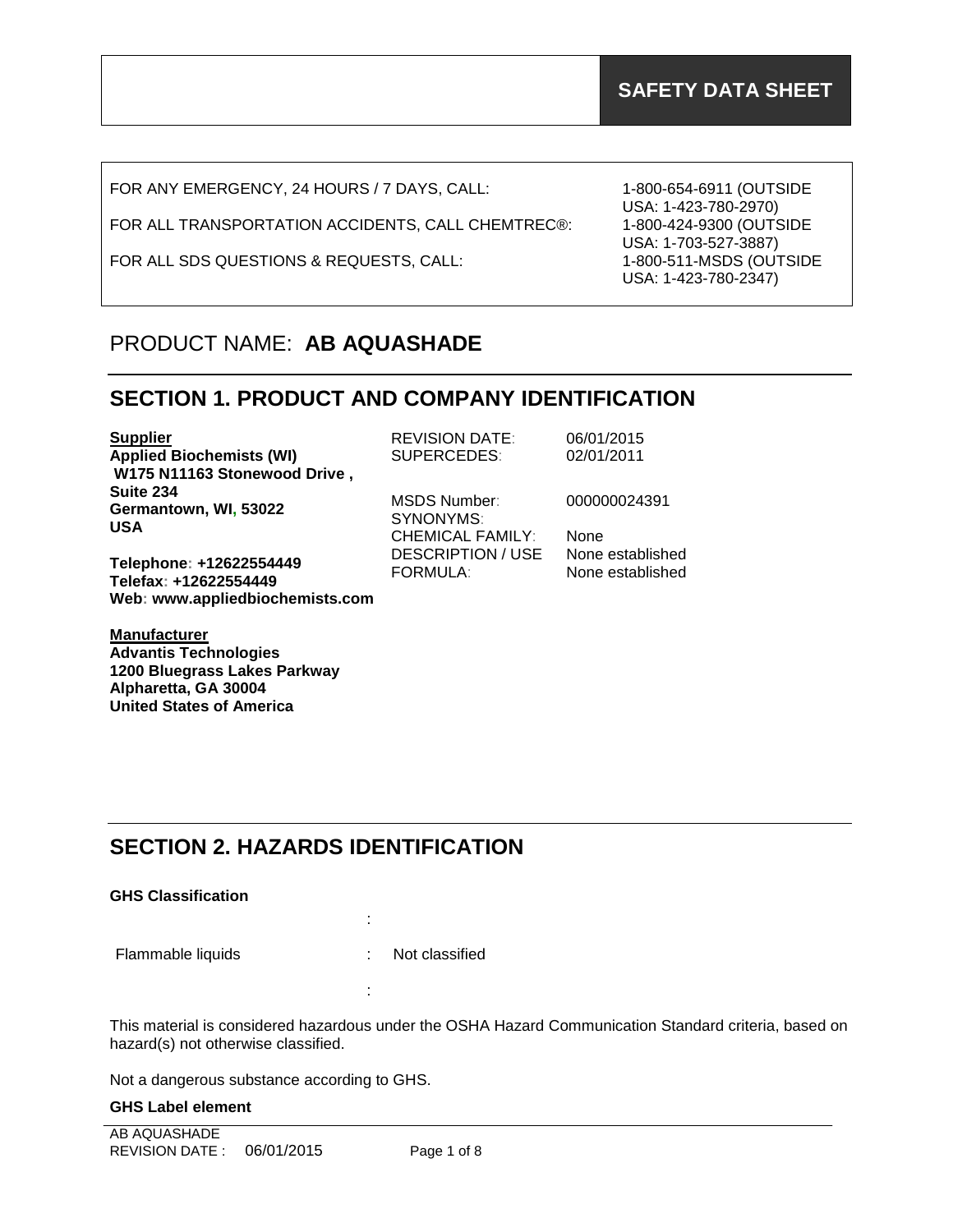Not a dangerous substance according to GHS.

#### **Other hazards**

None known.

# **SECTION 3. COMPOSITION/INFORMATION ON INGREDIENTS**

| CAS OR CHEMICAL NAME | CAS#      | % RANGE   |
|----------------------|-----------|-----------|
| BLUE 1               | 3844-45-9 | $10 - 20$ |
| Yellow No. 5         | 1934-21-0 | $0 - 2$   |

### **SECTION 4. FIRST AID MEASURES**

| Inhalation:   | IF INHALED: Move person to fresh air. If person is not breathing, call 911 or an<br>ambulance, then give artificial respiration, preferably mouth-to-mouth if possible.                                                                                                                                                                                                            |
|---------------|------------------------------------------------------------------------------------------------------------------------------------------------------------------------------------------------------------------------------------------------------------------------------------------------------------------------------------------------------------------------------------|
| Skin Contact: | IF ON SKIN OR CLOTHING: Take off contaminated clothing. Rinse skin                                                                                                                                                                                                                                                                                                                 |
|               | doctor for treatment advice.                                                                                                                                                                                                                                                                                                                                                       |
| Eye Contact:  | IF IN EYES: Hold eye open and rinse slowly and gently with water for 15-20                                                                                                                                                                                                                                                                                                         |
|               | minutes. Remove contact lenses, if present, after the first 5 minutes, then                                                                                                                                                                                                                                                                                                        |
|               |                                                                                                                                                                                                                                                                                                                                                                                    |
|               | advice. Have person sip a glass of water if able to swallow. Do not induce<br>vomiting unless told to do so by a poison control center or doctor. Do not give                                                                                                                                                                                                                      |
| Ingestion:    | Call a poison control center or doctor for further treatment advice.<br>immediately with plenty of water for 15-20 minutes. Call a poison control center or<br>continue rinsing eye. Call a poison control center or doctor for treatment advice.<br>IF SWALLOWED: Call a poison control center or doctor immediately for treatment<br>anything by mouth to an unconscious person. |

### **SECTION 5. FIREFIGHTING MEASURES**

| Flammability Summary (OSHA):                             | Product is not known to be flammable, combustible, pyrophoric or<br>explosive. |
|----------------------------------------------------------|--------------------------------------------------------------------------------|
| <b>Flammable Properties</b>                              |                                                                                |
| Fire / Explosion Hazards:<br><b>Extinguishing Media:</b> | Material will not ignite or burn.<br>Water Carbon dioxide (CO2) Foam           |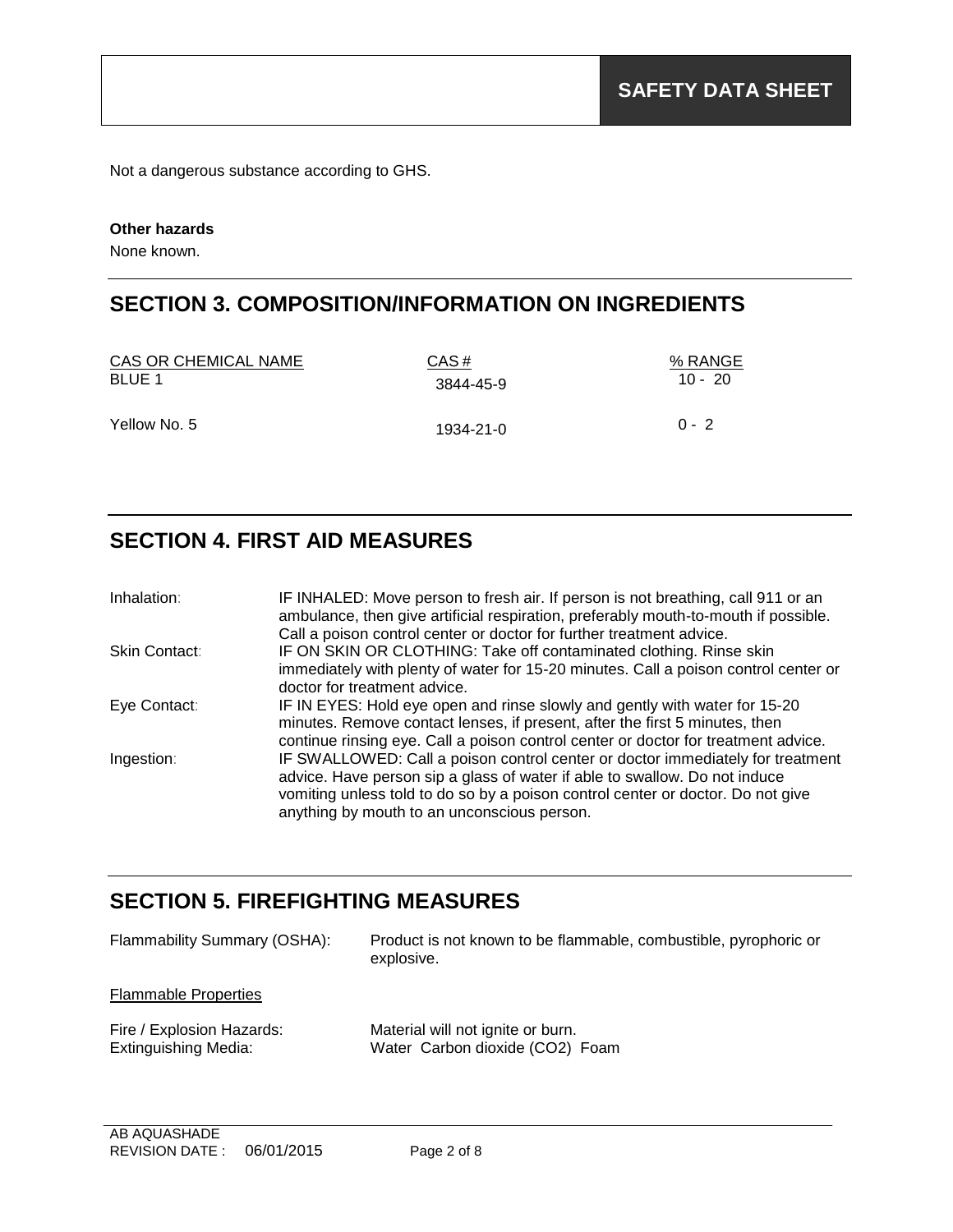Fire Fighting Instructions: Use water spray to cool unopened containers. In case of fire, use normal fire-fighting equipment and the personal protective equipment recommended in Section 8 to include a NIOSH approved self-contained breathing apparatus.

# **SECTION 6. ACCIDENTAL RELEASE MEASURES**

| Personal Protection for Emergency<br>Situations: | Use the personal protective equipment recommended in Section 8<br>and a NIOSH approved self-contained breathing apparatus.                                                                                                                                                                                              |
|--------------------------------------------------|-------------------------------------------------------------------------------------------------------------------------------------------------------------------------------------------------------------------------------------------------------------------------------------------------------------------------|
| <b>Spill Mitigation Procedures</b>               |                                                                                                                                                                                                                                                                                                                         |
| Air Release:                                     | Not applicable                                                                                                                                                                                                                                                                                                          |
| Water Release:                                   | completely miscible f the product contaminates rivers and lakes or<br>drains inform respective authorities.                                                                                                                                                                                                             |
| Land Release:                                    | Contain spillage, soak up with non-combustible absorbent material,<br>(e.g. sand, earth, diatomaceous earth, vermiculite) and transfer to a<br>container for disposal according to local / national regulations (see<br>section 13). Do not contaminate ponds, waterways or ditches with<br>chemical or used container. |
| Additional Spill Information :                   | Prevent further leakage or spillage if safe to do so. Use personal<br>protective equipment as required. Evacuate personnel to safe areas.                                                                                                                                                                               |

### **SECTION 7. HANDLING AND STORAGE**

| Handling:                           | Do not take internally. Avoid contact with skin, eyes and clothing. If<br>in eyes or on skin, rinse well with water. Avoid breathing vapours,<br>mist or gas. |
|-------------------------------------|---------------------------------------------------------------------------------------------------------------------------------------------------------------|
| Storage:                            | Store in a cool, dry and well ventilated place. Isolate from                                                                                                  |
|                                     | incompatible materials. Do not freeze.                                                                                                                        |
| Incompatible Materials for Storage: | Refer to Section 10, "Incompatible Materials."                                                                                                                |
|                                     |                                                                                                                                                               |

### **SECTION 8. EXPOSURE CONTROLS/PERSONAL PROTECTION**

| Ventilation:<br>Protective Equipment for Routine Use of Product  | Use local exhaust ventilation to maintain levels below exposure limits.                                                                                                                                                                                                                                                                         |
|------------------------------------------------------------------|-------------------------------------------------------------------------------------------------------------------------------------------------------------------------------------------------------------------------------------------------------------------------------------------------------------------------------------------------|
| <b>Respiratory Protection:</b>                                   | Wear a NIOSH approved respirator if levels above the exposure limits are<br>possible., A NIOSH approved half-face air purifying respirator with organic<br>vapor cartridge. Air purifying respirators should not be used in oxygen<br>deficient or IDLH atmospheres or if exposure concentrations exceed ten (10)<br>times the published limit. |
| Skin Protection:<br>Eye Protection:<br>Protective Clothing Type: | Impervious gloves<br>Safety glasses with side-shields<br><b>Impervious</b>                                                                                                                                                                                                                                                                      |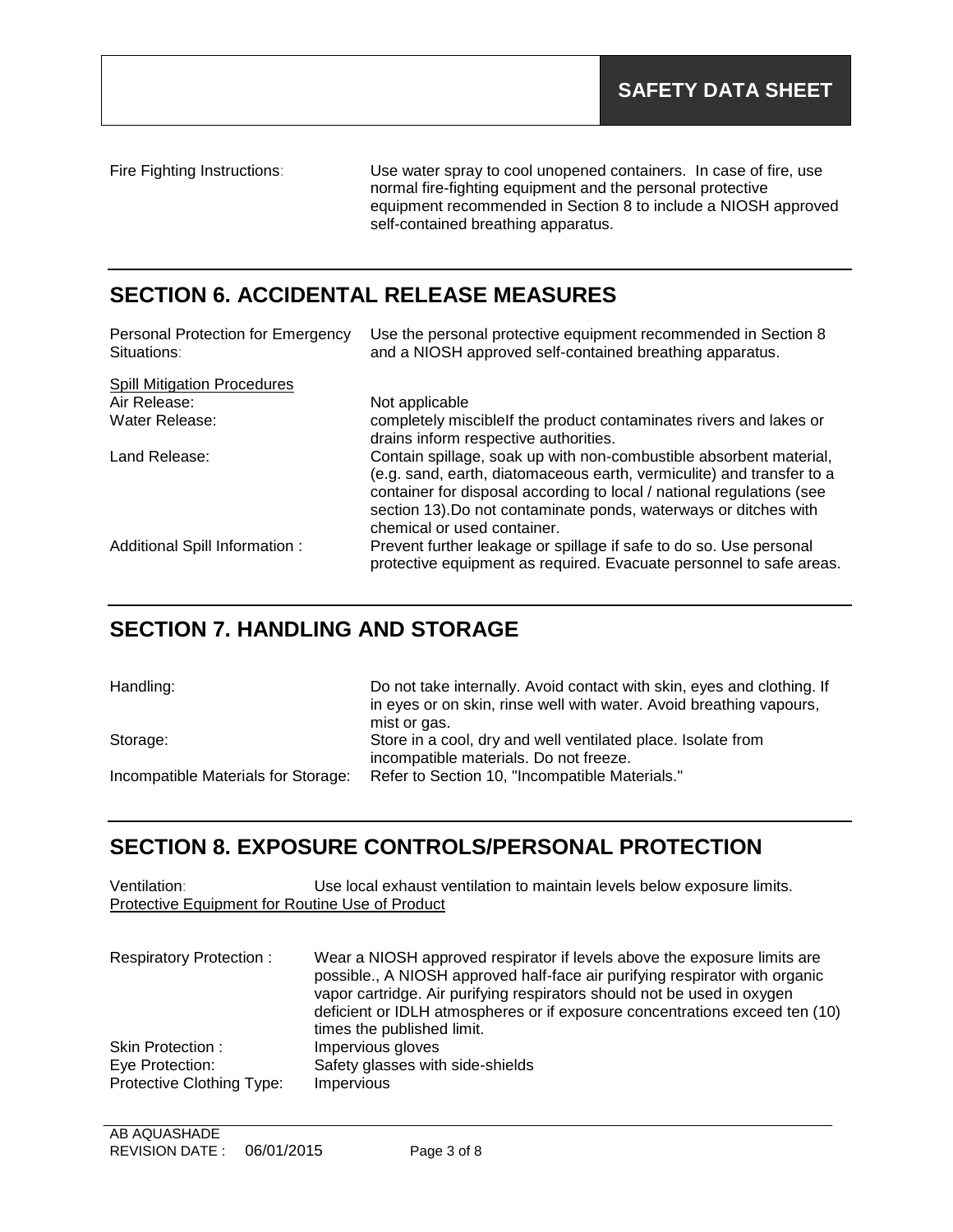#### **Components with workplace control parameters**

no data available

# **SECTION 9. PHYSICAL AND CHEMICAL PROPERTIES**

| <b>Physical State:</b>   | liquid                                                             |
|--------------------------|--------------------------------------------------------------------|
| Form                     | No data.                                                           |
| Color:                   | dark blue                                                          |
| Odor:                    | none                                                               |
| Molecular Weight:        | None established                                                   |
| pH :                     | $4.2 - 4.7$                                                        |
|                          | $\left( \right)$                                                   |
| <b>Boiling Point:</b>    | 212 °F (100 °C)                                                    |
| Melting point/freezing   | Not applicable                                                     |
| point                    |                                                                    |
| <b>Bulk Density:</b>     | $\left( \right)$                                                   |
|                          | no data available                                                  |
| Vapor Pressure:          | no data available                                                  |
| Vapor Density:           | no data available                                                  |
| Viscosity:               | no data available                                                  |
| Solubility in Water:     | completely miscible                                                |
| Partition coefficient n- | Not applicable                                                     |
| octanol/water:           |                                                                    |
| <b>Evaporation Rate:</b> | no data available                                                  |
| Oxidizing:               | None established                                                   |
| Volatiles, % by vol.:    | no data available                                                  |
| <b>VOC Content</b>       | This product does not contain any chemicals<br>no data available   |
|                          | listed under the U.S. Clean Air Act Section 111 SOCMI Intermediate |
|                          | or Final VOC's (40 CFR 60.489). This product does not contain any  |
|                          | VOC exemptions listed under the U.S. Clean Air Act Section 450.    |
| <b>HAP Content</b>       | Not applicable                                                     |
|                          |                                                                    |

### **SECTION 10. STABILITY AND REACTIVITY**

| Stability and Reactivity Summary: | Stable under normal conditions.                |
|-----------------------------------|------------------------------------------------|
| Conditions to Avoid:              | Heat                                           |
| Chemical Incompatibility:         | Oxidizing agents                               |
| Hazardous Decomposition Products: | No hazardous decomposition products are known. |
| Decomposition Temperature:        | No data                                        |
|                                   |                                                |

# **SECTION 11. TOXICOLOGICAL INFORMATION**

| Component Animal Toxicology |                          |  |
|-----------------------------|--------------------------|--|
| Oral LD50 value:            |                          |  |
| BLUE 1                      | $LD50 > 2,000$ mg/kg Rat |  |
| Yellow No. 5                | 12,750.0 mg/kg           |  |

AB AQUASHADE REVISION DATE : 06/01/2015 Page 4 of 8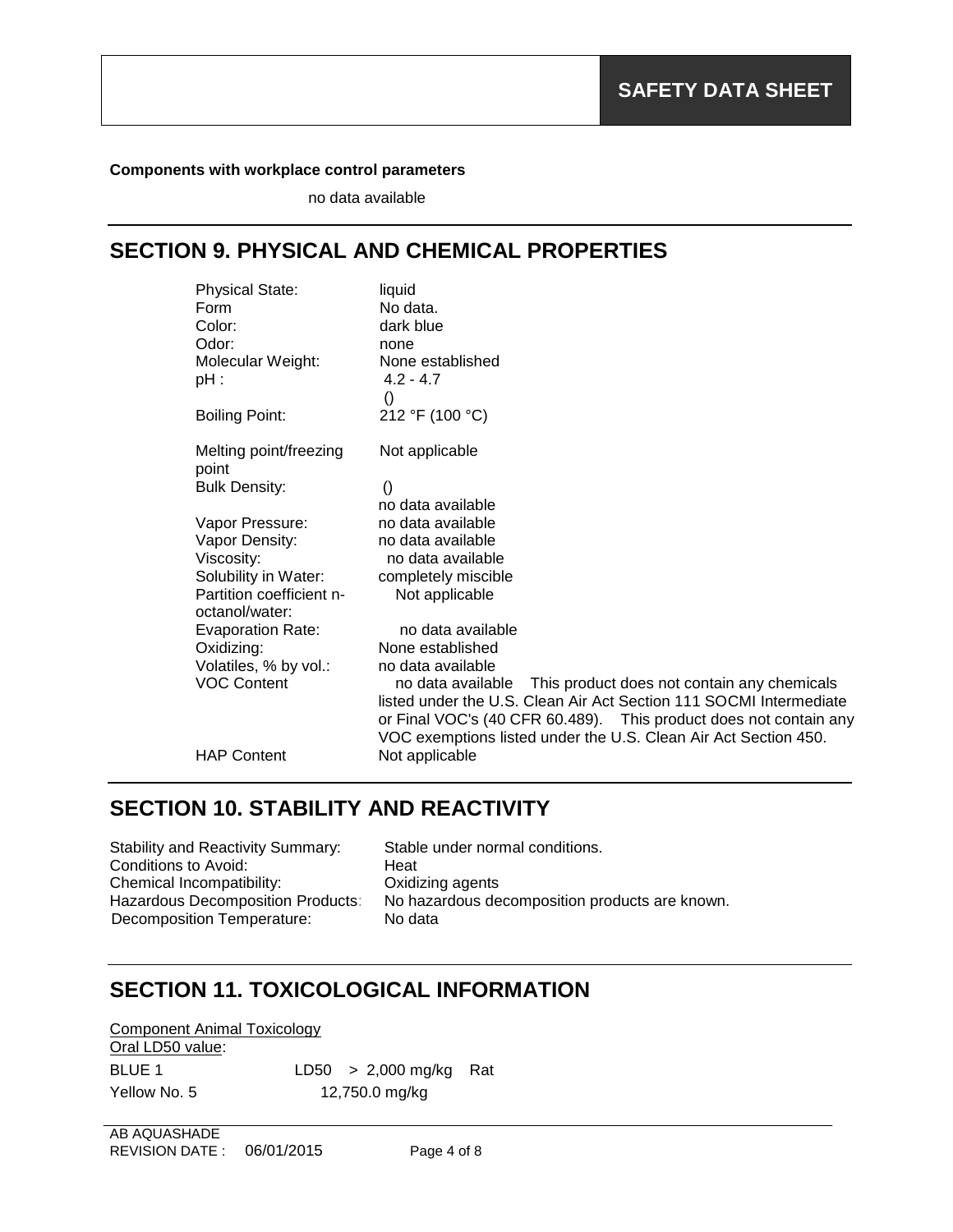| <b>Component Animal Toxicology</b><br>Dermal LD50 value:     |                                                                              |                                                                                                                                                                                                        |
|--------------------------------------------------------------|------------------------------------------------------------------------------|--------------------------------------------------------------------------------------------------------------------------------------------------------------------------------------------------------|
| <b>BLUE 1</b>                                                | LD50 no data available                                                       |                                                                                                                                                                                                        |
| <b>Component Animal Toxicology</b><br>Inhalation LC50 value: |                                                                              |                                                                                                                                                                                                        |
| <b>BLUE 1</b>                                                | Inhalation LC50                                                              | no data available                                                                                                                                                                                      |
| <b>Product Animal Toxicity</b><br>Oral LD50 value:           | Believed to be $> 5,000$ mg/kg                                               |                                                                                                                                                                                                        |
| Dermal LD50 value:<br>Inhalation LC50<br>value:              | Believed to be $> 2,000$ mg/kg<br>No data.                                   |                                                                                                                                                                                                        |
| Skin Irritation:                                             | Not expected to cause irritation.                                            |                                                                                                                                                                                                        |
| Eye Irritation:<br><b>Skin Sensitization:</b>                | Not expected to cause irritation.<br>Not believed to be sensitising to skin. |                                                                                                                                                                                                        |
| <b>BLUE 1</b>                                                |                                                                              | This material tested negative for skin sensitization in<br>animals.                                                                                                                                    |
| Yellow No. 5                                                 |                                                                              | May cause allergic skin sensitization in some<br>individuals., May cause allergic respiratory sensitization<br>in some individuals.                                                                    |
| Subchronic / Chronic<br>Toxicity:                            |                                                                              | There are no known or reported effects from chronic exposure.                                                                                                                                          |
| <b>BLUE 1</b>                                                |                                                                              | Not known or reported to cause subchronic or chronic<br>toxicity.                                                                                                                                      |
| Reproductive and<br>Developmental Toxicity:                  |                                                                              | Not known or reported to cause reproductive or developmental toxicity.                                                                                                                                 |
| <b>BLUE 1</b>                                                |                                                                              | This chemical has been tested in laboratory animals<br>and there was no evidence of reproductive toxicity,<br>teratogenicity, or developmental toxicity.                                               |
| Mutagenicity:                                                |                                                                              | Not known or reported to be mutagenic.                                                                                                                                                                 |
| <b>BLUE 1</b>                                                |                                                                              | This material has been shown to be non-mutagenic in<br>the majority of a battery of assays. Not expected to be a<br>mutagenic hazard.                                                                  |
| Carcinogenicity:                                             |                                                                              | This product is not known or reported to be carcinogenic by any reference<br>source including IARC, OSHA, NTP or EPA.                                                                                  |
| <b>BLUE 1</b>                                                |                                                                              | The International Agency for Research on Cancer<br>(IARC) has classified this product or a component of<br>this product as a Group 3 substance, Unclassifiable as<br>to Its Carcinogenicity to Humans. |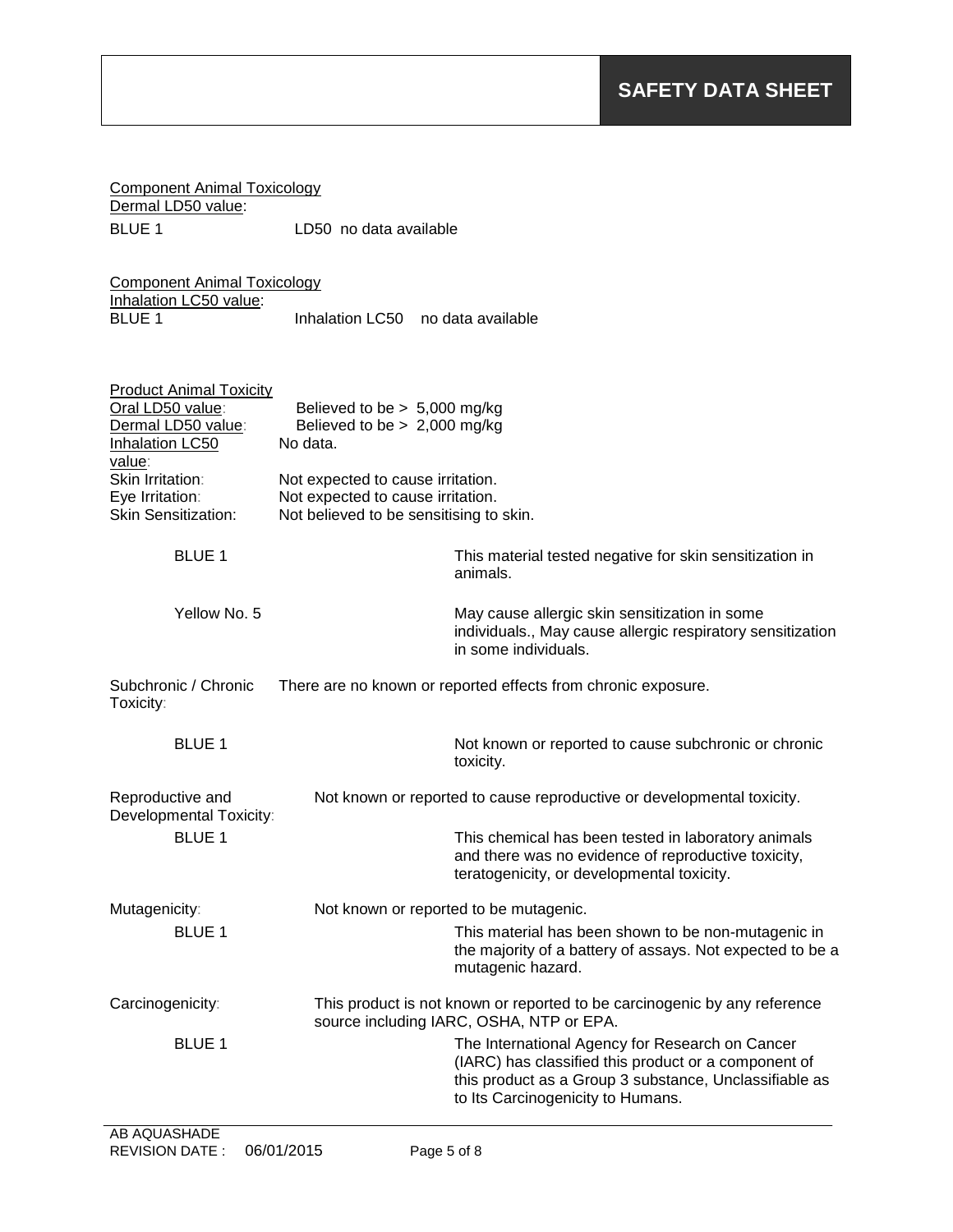# **SECTION 12. ECOLOGICAL INFORMATION**

Overview: No data for product. Individual constituents are as follows:

Ecological Toxicity Values for: BLUE 1

Daphnia magna (Water flea) - 48 h EC50 > 100 mg/l

Fish - 96 h LC50 > 220 and < 460 mg/l

# **SECTION 13. DISPOSAL CONSIDERATIONS**

**CARE MUST BE TAKEN TO PREVENT ENVIRONMENTAL CONTAMINATION FROM THE USE OF THE MATERIAL. THE USER OF THE MATERIAL HAS THE RESPONSIBILITY TO DISPOSE OF UNUSED MATERIAL, RESIDUES AND CONTAINERS IN COMPLIANCE WITH ALL RELEVANT LOCAL, STATE AND FEDERAL LAWS AND REGULATIONS REGARDING TREATMENT, STORAGE AND DISPOSAL FOR HAZARDOUS AND NONHAZARDOUS WASTES.** 

and federal regulations.

liquid waste, it should be disposed of in accordance with local, state

Waste Disposal Summary: If this product becomes a waste, it DOES NOT meet the criteria of a hazardous waste as defined under 40 CFR 261, in that it does not exhibit the characteristics of hazardous waste of Subpart C, nor is it listed as a hazardous waste under Subpart D.As a nonhazardous

Potential US EPA Waste Codes : LONZA-N09.00602550

### **SECTION 14. TRANSPORT INFORMATION**

**DOT** Not dangerous goods

**TDG** Not dangerous goods

**IATA** Not dangerous goods

**IMDG-CODE** Not dangerous goods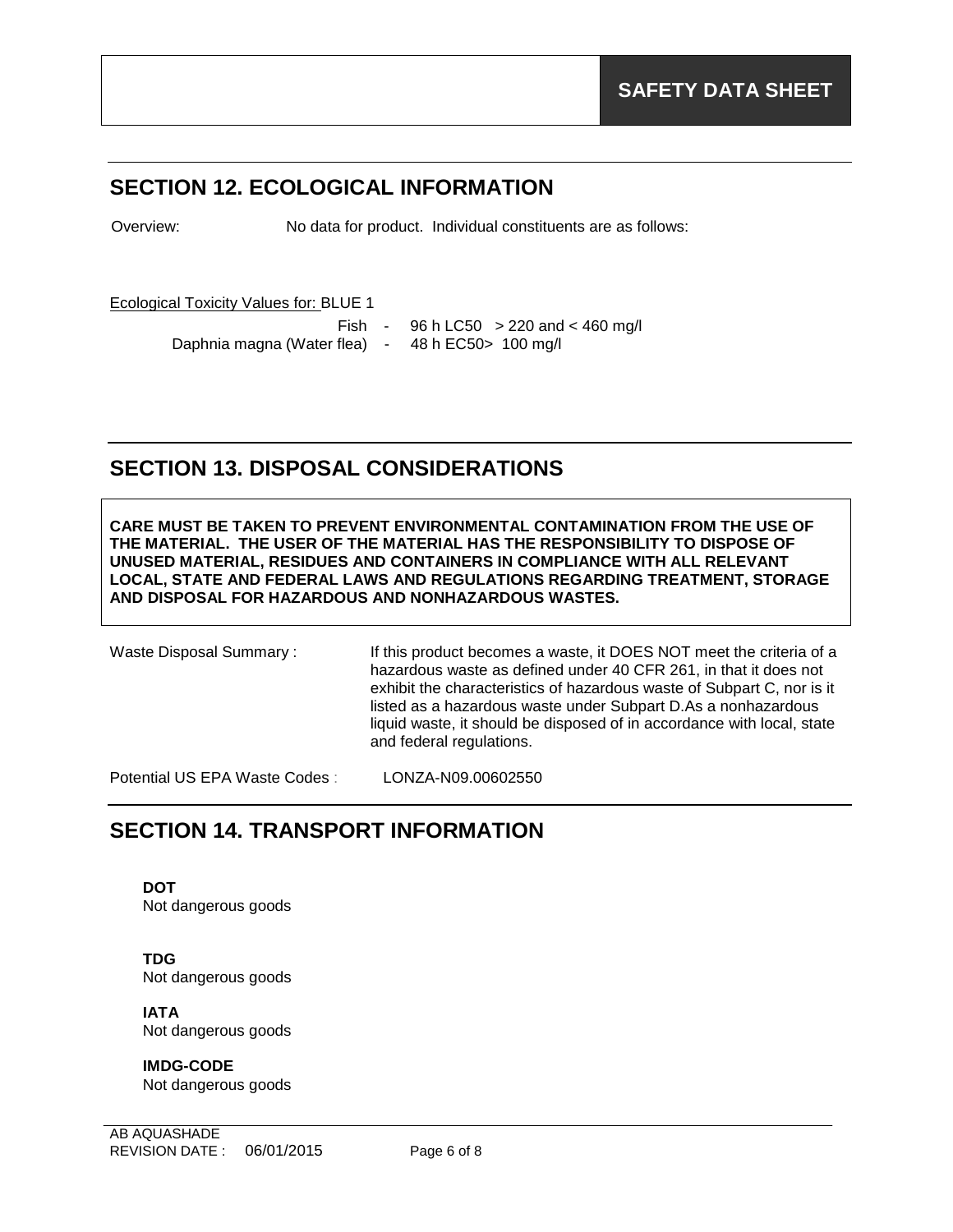# **SECTION 15. REGULATORY INFORMATION**

**This chemical is a pesticide product registered by the United States Environmental Protection Agency and is subject to certain labeling requirements under federal pesticide law. These requirements differ from the classification criteria and hazard information required for safety data sheets (SDS), and for workplace labels of non-pesticide chemicals.**

| Signal word       | : CAUTION!                        |  |
|-------------------|-----------------------------------|--|
| Hazard statements | : Harmful if swallowed.           |  |
|                   | Harmful if absorbed through skin. |  |
|                   | Causes moderate eye irritation.   |  |

#### **EPCRA - Emergency Planning and Community Right-to-Know Act**

#### **SARA 302**

No chemicals in this material are subject to the reporting requirements of SARA Title III, Section 302.

#### **SARA 313**

This material does not contain any chemical components with known CAS numbers that exceed the threshold (De Minimis) reporting levels established by SARA Title III, Section 313.

#### **Clean Air Act**

This product does not contain any hazardous air pollutants (HAP), as defined by the U.S. Clean Air Act Section 12 (40 CFR 61).

This product does not contain any chemicals listed under the U.S. Clean Air Act Section 112(r) for Accidental Release Prevention (40 CFR 68.130, Subpart F).

This product does not contain any chemicals listed under the U.S. Clean Air Act Section 111 SOCMI Intermediate or Final VOC's (40 CFR 60.489).

#### **Clean Water Act**

The following Hazardous Substances are listed under the U.S. CleanWater Act, Section 311, Table 116.4A:

| Formaldehyde     | $50-00-0$ | $0\%$ |
|------------------|-----------|-------|
| Sodium hydroxide | 1310-73-2 | $0\%$ |

The following Hazardous Chemicals are listed under the U.S. CleanWater Act, Section 311, Table 117.3:

| Formaldehyde | $50-00-0$ | $0\%$ |
|--------------|-----------|-------|
|--------------|-----------|-------|